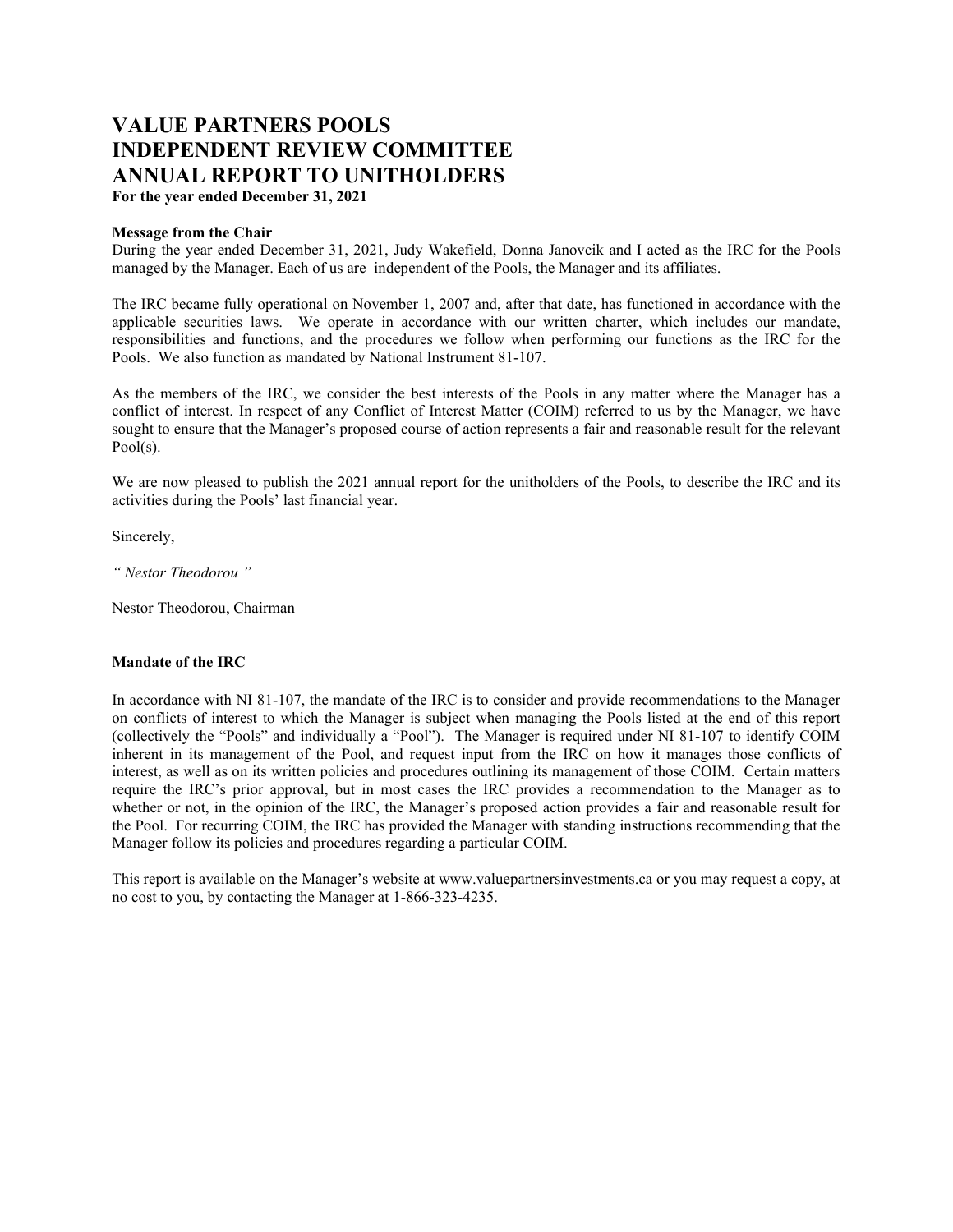## **Composition of the IRC**

As of the date of this report, the current members of the IRC, and their respective terms of office, are as follows:

| <b>Name</b>      | <b>Residence</b>   | <b>Term of Office</b>                     |
|------------------|--------------------|-------------------------------------------|
| Nestor Theodorou | Winnipeg, Manitoba | Three $(3)$ years from January 1,<br>2020 |
| Judy Wakefield   | Winnipeg, Manitoba | Three $(3)$ years from January 1,<br>2021 |
| Donna Janovcik   | Winnipeg, Manitoba | Three (3) years from February<br>5, 2022  |

## **Compensation and Indemnification**

The compensation paid to the members of the IRC during 2021 consists of an annual retainer as well as a fee per meeting. There were 6 online meetings held for the year ended December 31, 2021.

The aggregate compensation paid to the members of the IRC for the year ended December 31, 2021 was \$39,400. The compensation of the IRC has been allocated between the Pools in accordance with the Manager's expense allocation policy, which has been reviewed by the IRC.

No payments were made to a member of the IRC under any indemnity granted in his/her favour during the year ended December 31, 2021.

## **Holdings of Securities**

*a) Pools*

As at December 31, 2021, no member of the IRC beneficially owned, directly or indirectly, any securities of any series of the Value Partners Pools.

*b) Manager*

As at December 31, 2021, no member of the IRC beneficially owned, directly or indirectly, any class of any voting or equity securities of Value Partners Investments Inc., the manager of the Value Partners Pools.

*c) Service Providers*

As at December 31, 2021, no member of the IRC beneficially owned, directly or indirectly, any class or series of any voting or equity securities of a person or company that provides services to the Value Partners Pools or the manager of the Pools.

## **Conflict of Interest Matters Reviewed**

The IRC is not aware of any instance in which the Manager acted in a COIM referred to the IRC for which the IRC did not give a positive recommendation.

The IRC is not aware of any instance in which the Manager acted in a COIM but did not meet a condition imposed by the IRC in its recommendation or approval.